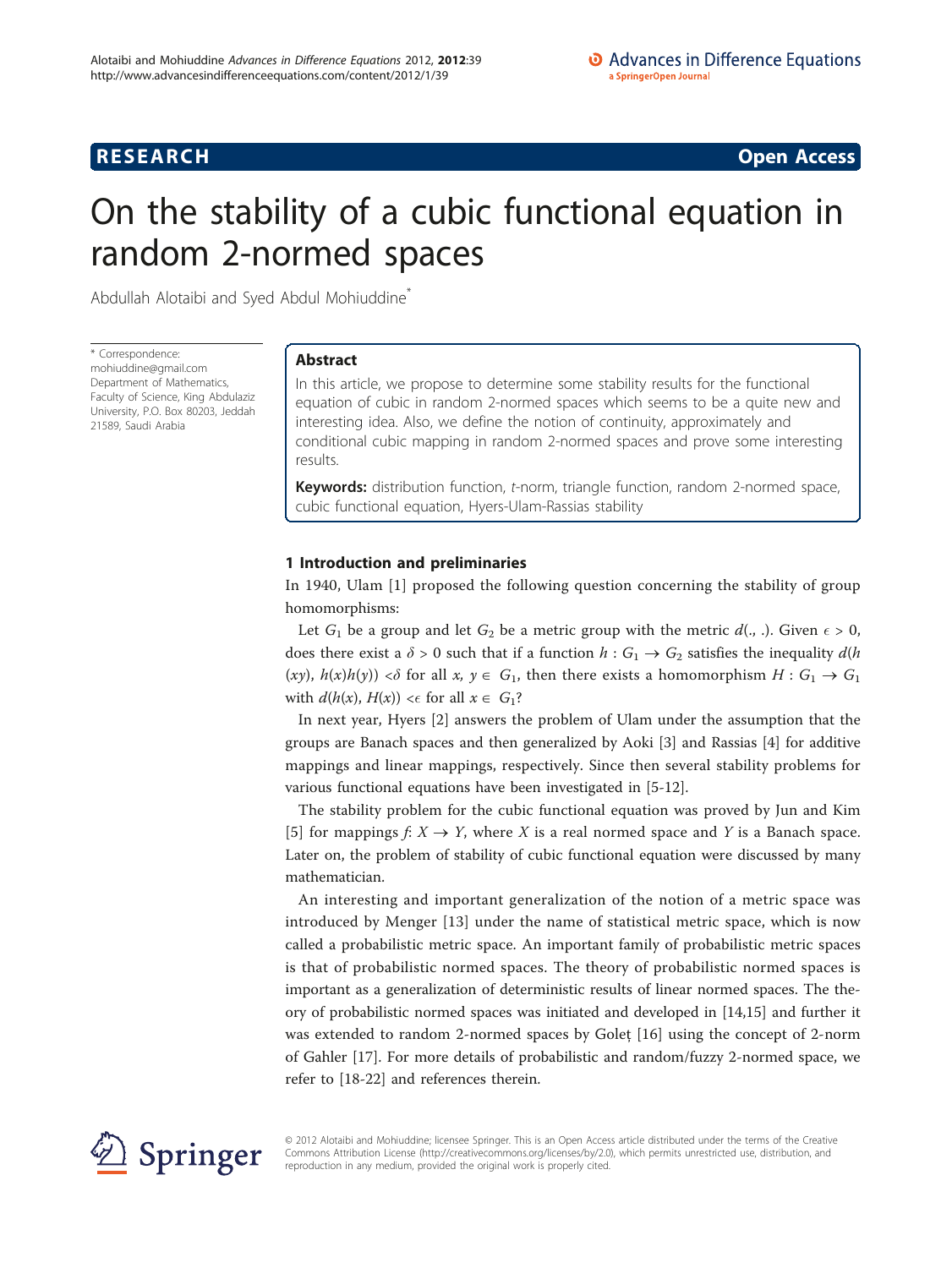In this article, we establish Hyers-Ulam stability concerning the cubic functional equations in random 2-normed spaces which is quite a new and interesting idea to study with.

In this section, we recall some notations and basic definitions used in this article.

A distribution function is an element of  $\Delta^+$ , where  $\Delta^+ = \{f : \mathbb{R} \to [0, 1]; f$  is left-continuous, nondecreasing,  $f(0) = 0$  and  $f(+\infty) = 1$ } and the subset  $D^+ \subseteq \Delta^+$  is the set  $D^+ =$  ${f \in \Delta^+; I f(+\infty) = 1}.$  Here  $I f(+\infty)$  denotes the left limit of the function f at the point x. The space  $\Delta^+$  is partially ordered by the usual point-wise ordering of functions, i.e.,  $f \leq$ g if and only if  $f(x) \le g(x)$  for all  $x \in \mathbb{R}$ . For any  $a \in \mathbb{R}$ ,  $H_a$  is a distribution function defined by

$$
H_a(x) = \begin{cases} 0 & \text{if } x \leq a; \\ 1 & \text{if } x > a. \end{cases}
$$

The set  $\Delta$ , as well as its subsets, can be partially ordered by the usual pointwise order: in this order,  $H_0$  is the maximal element in  $\Delta^+$ .

A triangle function is a binary operation on  $\Delta^+$ , namely a function  $\tau : \Delta^+ \times \Delta^+ \to \Delta^+$ that is associative, commutative nondecreasing and which has  $\varepsilon_0$  as unit, that is, for all f, g,  $h \in \Delta^+$ , we have:

- (i)  $\tau(\tau(f, g), h) = \tau(f, \tau(g, h)),$
- (ii)  $\tau(f, g) = \tau(g, f)$ ,
- (iii)  $\tau(f, g) = \tau(g, f)$  whenever  $f \le g$ ,
- (iv)  $\tau(f, H_0) = f$ .

A *t*-norm is a continuous mapping  $\ast$  : [0, 1]  $\times$  [0, 1]  $\rightarrow$  [0, 1] such that ([0, 1],  $\ast$ ) is abelian monoid with unit one and  $c * d \ge a * b$  if  $c \ge a$  and  $d \ge b$  for all a, b, c,  $d \in$ [0, 1].

The concept of 2-normed space was first introduced in [\[17\]](#page-9-0) and further studied in [[23-25\]](#page-9-0).

Let X is a linear space of a dimension d, where  $2 \le d \le \infty$ . A 2-normed on X is a function  $\parallel$ , . $\parallel$  : X × X  $\rightarrow \mathbb{R}$  satisfying the following conditions, for every x,  $y \in \overline{X}$  (i)  $||x, y|| = 0$  if and only if x and y are linearly dependent; (ii)  $||x, y|| = ||y, x||$ ; (iii)  $||\alpha x, y|| = |\alpha|||x, y||$ ,  $\alpha \in \mathbb{R}$ ; (iv)  $||x + y||$ y, z $\|$  ≤  $\|$ x, z $\|$  +  $\|$ y, z $\|$ . In this case  $(X, \|\cdot, \cdot\|)$  is called a 2-norm space.

**Example 1.1.** Take  $X = \mathbb{R}^2$  being equipped with the 2-norm  $||x, y|| =$  the area of the parallelogram spanned by the vectors  $x$  and  $y$ , which may be given explicitly by the formula

 $\|x, y\| = |x_1y_2 - x_2y_1|$ , where  $x = (x_1, x_2)$ ,  $y = (y_1, y_2)$ .

Recently, Goleţ [[16](#page-9-0)] introduced the notion of random 2-normed space and further studied by Mursaleen [\[26](#page-9-0)].

Let X be a linear space of a dimension greater than one,  $\tau$  is a triangle function, and  $\mathcal{F}: X \times X \to \Delta^+$ . Then  $\mathcal F$  is called a *probabilistic 2-norm* on X and  $(X, \mathcal{F}, \tau)$  a *prob*abilistic 2-normed space if the following conditions are satisfied:

(i)  $\mathcal{F}_{x,y}(t) = H_0(t)$  if x and y are linearly dependent, where  $\mathcal{F}_{x,y}(t)$  denotes the value of  $\mathcal{F}_{x,y}$  at  $t \in \mathbb{R}$ ,

(ii)  $\mathcal{F}_{x,y} \neq H_0$  if x and y are linearly independent,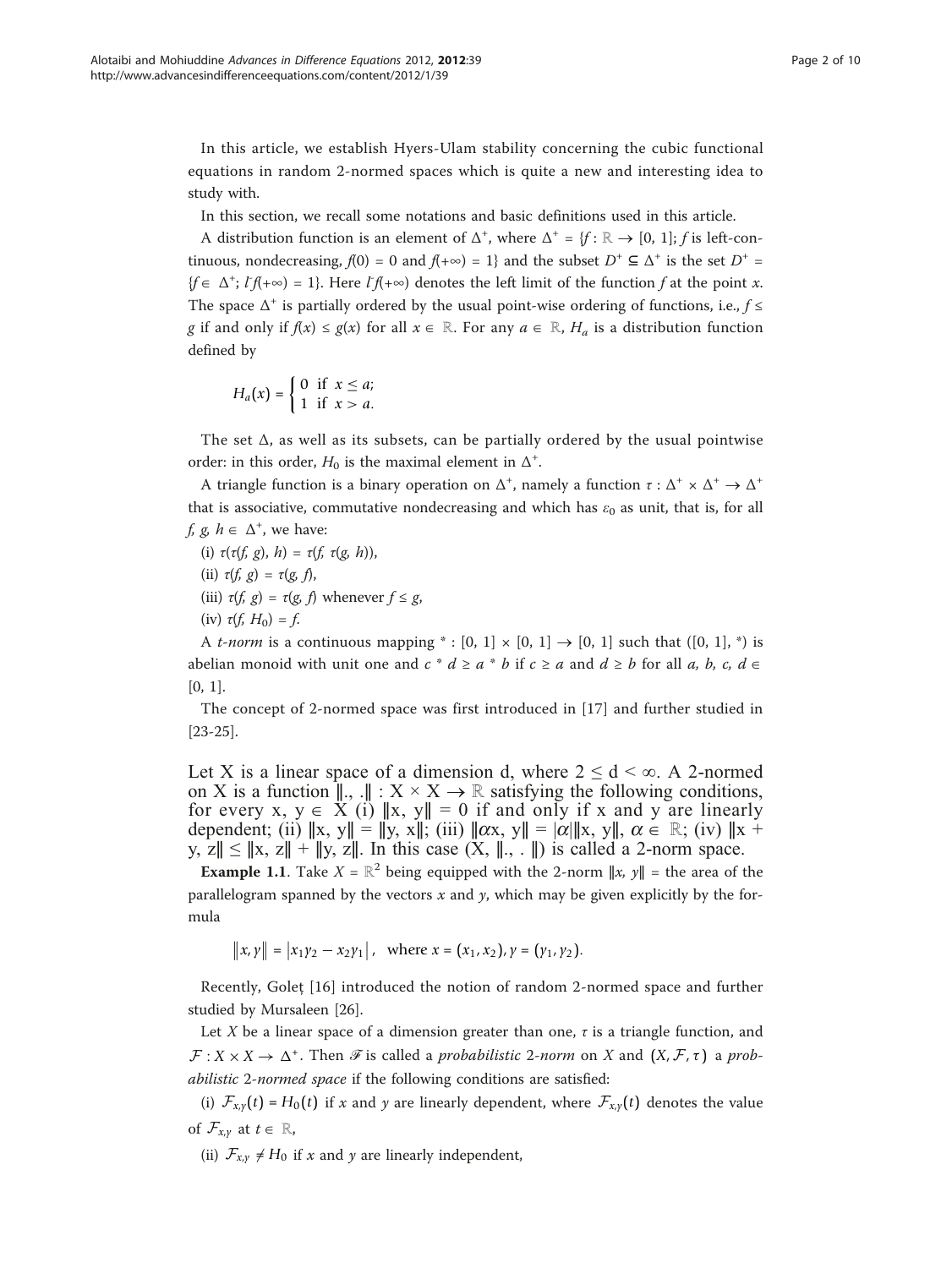$(v')$   $\mathcal{F}_{x+y,z}(t_1 + t_2) \ge \mathcal{F}_{x,z}(t_1) * \mathcal{F}_{y,z}(t_2)$ , for all  $x, y, z \in X$  and  $t_1, t_2 \in \mathbb{R}_0^+$ , then triple  $(X, \mathcal{F}, *)$  is called a *random 2-normed space* (for short, RTN-space).

**Example 1.2.** Let  $(X, \|, \|)$  be a 2-normed space with  $\|x, z\| = \|x_1 z_2 - x_2 z_1\|$ ,  $x = (x_1, x_2, z_2, \dots, x_n)$  $(x_2)$ ,  $z = (z_1, z_2)$  and  $a * b = ab$  for  $a, b \in [0, 1]$ . For all  $x \in X$ ,  $t > 0$  and nonzero  $z \in \mathbb{R}$ X, consider

$$
\mathcal{F}_{x,z}(t) = \begin{cases} \frac{t}{t + \|x,z\|} & \text{if } t > 0\\ 0 & \text{if } t \leq 0; \end{cases}
$$

Then  $(X, \mathcal{F}, *)$  is a random 2-normed space.

**Remark 1.3.** Note that every 2-normed space  $(X, \|\cdot\|)$  can be made a random 2normed space in a natural way, by setting  $\mathcal{F}_{x,y}(t) = H_0(t - ||x, y||)$ , for every  $x, y \in X$ ,  $t > 0$  and  $a * b = \min\{a, b\}, a, b \in [0, 1].$ 

# 2 Stability of cubic functional equation

In the present section, we define the notion of convergence, Cauchy sequence and completeness in RTN-space and determine some stability results of the cubic functional equation in RTN-space.

The functional equation

$$
f(2x + y) + f(2x - y) = 2f(x + y) + 2f(x - y) + 12f(x)
$$
 (1)

is called the *cubic functional equation*, since the function  $f(x) = cx^3$  is its solution. Every solution of the cubic functional equation is said to be a cubic mapping.

We shall assume throughout this article that X and Y are linear spaces;  $(X, \mathcal{F}, *)$  and  $(Z, \mathcal{F}', *)$  are random 2-normed spaces; and  $(Y, \mathcal{F}, *)$  is a random 2-Banach space.

Let  $\phi$  be a function from  $X \times X$  to Z. A mapping  $f: X \to Y$  is said to be  $\phi$ -approximately cubic function if

$$
\mathcal{F}_{E_{x,y},z}(t) \geq \mathcal{F}'_{\varphi(x,y),z}(t),\tag{2}
$$

for all  $x, y \in X$ ,  $t > 0$  and nonzero  $z \in X$ , where

$$
E_{x,y} = f(2x + y) + f(2x - y) - 2f(x + y) - 2f(x - y) - 12f(x).
$$

We define:

We say that a sequence  $x = (x_k)$  is *convergent* in  $(X, \mathcal{F}, *)$  or simply *ℱ*-convergent to *ℓ* if for every  $\epsilon > 0$  and  $\theta \in (0, 1)$  there exists  $k_0 \in \mathbb{N}$  such that  $\mathcal{F}_{x_k-\ell,z}(\epsilon) > 1-\theta$ whenever  $k \ge k_0$  and nonzero  $z \in X$ . In this case we write  $\mathcal{F} - \lim_{k \to \infty} x_k = \ell$  and  $\ell$  is called the  $\mathscr{F}\text{-limit of } x = (x_k)$ .

A sequence  $x = (x_k)$  is said to be *Cauchy sequence* in  $(X, \mathcal{F}, *)$  or simply *F-Cauchy* if for every  $\epsilon > 0$ ,  $\theta > 0$  and nonzero  $z \in X$  there exists a number  $N = N(\epsilon, z)$  such that lim  $\mathcal{F}_{x_n-x_m,z}(\varepsilon) > 1 - \theta$  for all *n*, *m* ≥ *N*. RTN-space  $(X, \mathcal{F}, *)$  is said to be *complete* if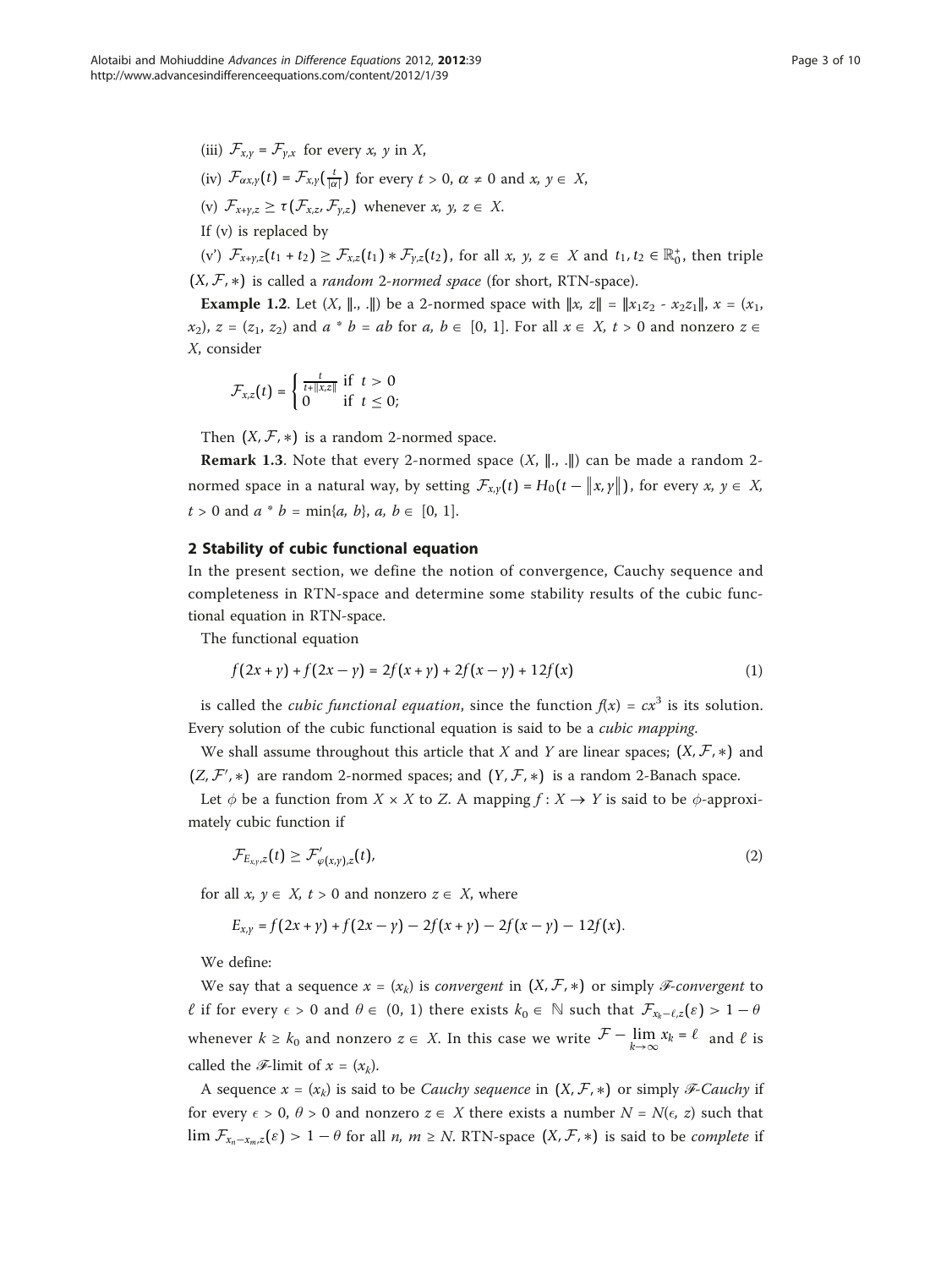every *ℱ*-Cauchy is *ℱ*-convergent. In this case  $(X, \mathcal{F}, *)$  is called random 2-Banach space.

**Theorem 2.1.** Suppose that a function  $\phi : X \times X \to Z$  satisfies  $\phi(2x, 2y) = \alpha\phi(x, y)$ for all  $x, y \in X$  and  $\alpha \neq 0$ . Let  $f : X \to Y$  be a  $\phi$ -approximately cubic function. If for some  $0 < \alpha < 8$ ,

$$
\mathcal{F}'_{\varphi(2x,2y),z}(t) \geq \mathcal{F}'_{\alpha\varphi(x,y),z}(t),\tag{3}
$$

and  $\lim_{n\to\infty} \mathcal{F}'_{\varphi(2^n x, 2^n y), z}(8^n t) = 1$  for all  $x, y \in X$ ,  $t > 0$  and nonzero  $z \in X$ . Then there exists a unique cubic mapping  $C: X \rightarrow Y$  such that

$$
\mathcal{F}_{C(x)-f(x),z}(t) \geq \mathcal{F}'_{\varphi(x,0),z}((8-\alpha)t),\tag{4}
$$

for all  $x \in X$ ,  $t > 0$  and nonzero  $z \in X$ .

**Proof.** For convenience, let us fix  $y = 0$  in (2). Then for all  $x \in X$ ,  $t > 0$  and nonzero  $z \in X$ 

$$
\mathcal{F}_{\frac{f(2x)}{8}-f(x),z}\left(\frac{t}{16}\right) \geq \mathcal{F}'_{\varphi(x,0),z}(t). \tag{5}
$$

Replacing x by  $2^n x$  in (5) and using (3), we obtain

$$
\mathcal{F}_{\frac{f(2^{n+1}x)}{8^{n+1}}-\frac{f(2^n x)}{8^n},z}\left(\frac{t}{16(8^n)}\right)\geq \mathcal{F}_{\varphi(2^n x,0),z}'(t)\geq \mathcal{F}_{\varphi(x,0),z}'(t/\alpha^n),
$$

for all  $x \in X$ ,  $t > 0$  and nonzero  $z \in X$ ; and for all  $n \ge 0$ . By replacing t by  $\alpha^n t$ , we get

$$
\mathcal{F}_{\frac{f(2^{n+1}x)}{8^{n+1}} - \frac{f(2^n x)}{8^n} z} \left( \frac{\alpha^n t}{16(8^n)} \right) \geq \mathcal{F}'_{\varphi(x,0),z}(t).
$$
 (6)

It follows from  $\frac{f(2^n x)}{8^n} - f(x) = \sum_{k=0}^{n=1} \left( \frac{f(2^{k+1} x)}{8^{k+1}} - \frac{f(2^k x)}{8^k} \right)$ ) and  $(6)$  that

$$
\mathcal{F}_{\frac{f(2^n x)}{8^n} - f(x), z} \left( \sum_{k=0}^{n-1} \frac{\alpha^k t}{16(8^k)} \right) \ge \prod_{k=0}^{n-1} \mathcal{F}_{\frac{f(2^{k+1} x)}{8^{k+1}}} \frac{f(2^k x)}{8^k} z^{\left(\frac{\alpha^k t}{16(8^k)}\right)} \ge \mathcal{F}'_{\varphi(x, 0), z}(t), \tag{7}
$$

for all  $x \in X$ ,  $t > 0$  and  $n > 0$  where  $\prod_{j=1}^{n} a_j = a_1 * a_2 * \cdots * a_n$ . By replacing x with  $2<sup>m</sup>x$  in (7), we have

$$
\mathcal{F}_{\frac{f(2^{n+m}x)}{8^{n+m}}-\frac{f(2^mx)}{8^m},z}\left(\sum_{k=0}^{n-1}\frac{\alpha^kt}{16(8)^{k+m}}\right)\geq \mathcal{F}_{\varphi(2^mx,0),z}'(t)\geq \mathcal{F}_{\varphi(x,0),z}'(t/\alpha^m).
$$

Thus

$$
\mathcal{F}_{\frac{f(2^{n+m}x)}{8^{n+m}}-\frac{f(2^mx)}{8^m},z}\left(\sum_{k=m}^{n+m-1}\frac{\alpha^kt}{16(8)^k}\right)\geq \mathcal{F}'_{\varphi(x,0),z}(t),
$$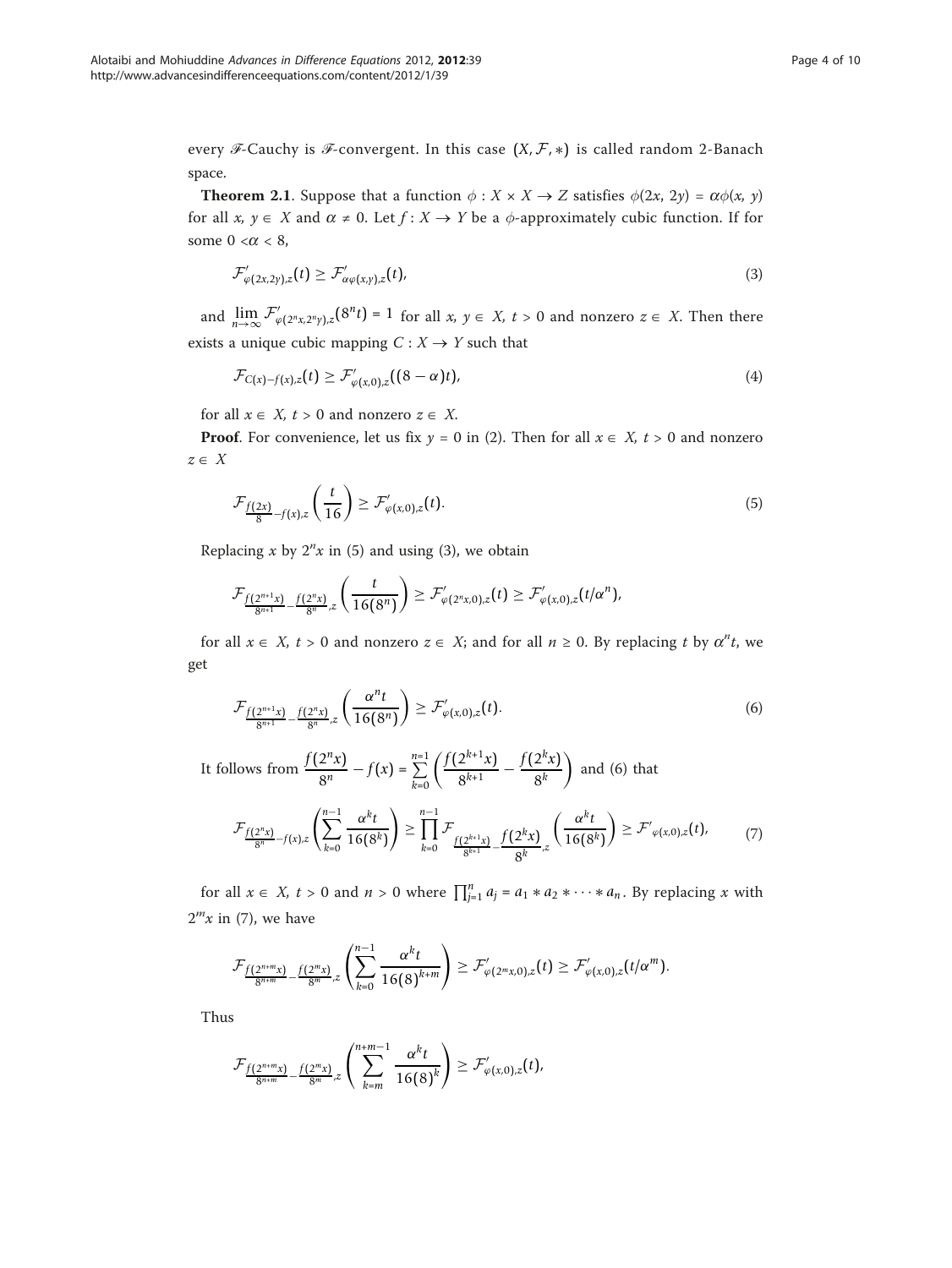for all  $x \in X$ ,  $t > 0$ ,  $m > 0$ ,  $n \ge 0$  and nonzero  $z \in X$ . Hence

$$
\mathcal{F}_{\frac{f(2^{n+m}x)}{8^{n+m}}-\frac{f(2^mx)}{8^m},z}(t) \geq \mathcal{F}'_{\varphi(x,0),z}\left(\frac{t}{\sum_{k=m}^{n+m-1}\frac{\alpha^k}{16(8)^k}}\right),\tag{8}
$$

for all  $x \in X$ ,  $t > 0$   $m \ge 0$ ,  $n \ge 0$  and nonzero  $z \in X$ . Since  $0 < \alpha < 8$  and  $\sum_{i=1}^{\infty}$ *k*=0  $\left(\frac{\alpha}{8}\right)^k < \infty$ , the Cauchy criterion for convergence shows that  $\left(\frac{f(2^n x)}{8^n}\right)$  is a Cauchy sequence in  $(Y, \mathcal{F}, *)$ . Since  $(Y, \mathcal{F}, *)$  is complete, this sequence converges to some point  $C(x) \in Y$ . Fix  $x \in X$  and put  $m = 0$  in (8) to obtain

$$
\mathcal{F}_{\frac{f(2^n x)}{8^n} - f(x), z}(t) \geq \mathcal{F}'_{\varphi(x,0),z}\left(\frac{t}{\sum_{k=0}^{n-1} \frac{\alpha^k}{16(8)^k}}\right),
$$

for all  $t > 0$ ,  $n > 0$  and nonzero  $z \in X$ . Thus we obtain

$$
\mathcal{F}_{C(x)-f(x),z}(t) \geq \mathcal{F}_{C(x)-\frac{f(2^n x)}{8^n},z}(t/2) * \mathcal{F}_{\frac{f(2^n x)}{8^n}-f(x),z}(t/2) \geq \mathcal{F}'_{\varphi(x,0),z}\left(\frac{t}{\sum_{k=0}^{n-1}\frac{a^k}{8(8)^k}}\right),
$$

for large *n*. Taking the limit as  $n \rightarrow \infty$  and using the definition of RTN-space, we get

 $\mathcal{F}_{C(x)-f(x),z}(t) \geq \mathcal{F}^\prime_{\varphi(x,0),z}((8-\alpha)t).$ 

Replace x and y by  $2^n x$  and  $2^n y$ , respectively, in (2), we have

$$
\mathcal{F}_{\frac{E_2n_{x,2}n_y}{8^n},z}(t)\geq \mathcal{F}_{\varphi(2^n x,2^n y),z}'(8^n t),
$$

for all  $x, y \in X$ ,  $t > 0$  and nonzero  $z \in X$ . Since

$$
\lim_{n\to\infty}\mathcal{F}'_{\varphi(2^n x,2^n y),z}(8^n t)=1,
$$

we observe that  $C$  fulfills (1). To Prove the uniqueness of the cubic function  $C$ , assume that there exists a cubic function  $D : X \to Y$  which satisfies (4). For fix  $x \in X$ , clearly  $C(2^n x) = 8^n C(x)$  and  $D(2^n x) = 8^n D(x)$  for all  $n \in \mathbb{N}$ . It follows from (4) that

$$
\mathcal{F}_{C(x)-D(x),z}(t) = \mathcal{F}_{\frac{C(2^n x)}{8^n} - \frac{D(2^n x)}{8^n},z}(t) \geq \mathcal{F}_{\frac{C(2^n x)}{8^n} - \frac{f(2^n x)}{8^n},z}\left(\frac{t}{2}\right) * \mathcal{F}_{\frac{f(2^n x)}{8^n} - \frac{D(2^n x)}{8^n},z}\left(\frac{t}{2}\right)
$$
\n
$$
\geq \mathcal{F}_{\varphi(2^n x,0),z}\left(\frac{8^n (8-\alpha)t}{2}\right) \geq \mathcal{F}_{\varphi(x,0),z}\left(\frac{8^n (8-\alpha)t}{2\alpha^n}\right).
$$

Therefore

$$
\mathcal{F}'_{\varphi(x,0),z}\left(\frac{8^n(8-\alpha)t}{2\alpha^n}\right)=1.
$$

Thus  $\mathcal{F}_{C(x)-D(x),z}(t) = 1$  for all  $x \in X$ ,  $t > 0$  and nonzero  $z \in X$ . Hence  $C(x) = D(x)$ .

**Example 2.2.** Let X be a Hilbert space and Z be a normed space. By  $\mathscr{F}$  and  $\mathcal{F}'$ , we denote the random 2-norms given as in Example 1.1 on X and Z, respectively. Let  $\phi$ :  $X \times X \to Z$  be defined by  $\phi(x, y) = 8(\|x\|^2 + \|y\|^2)z_0$ , where  $z_0$  is a fixed unit vector in Z. Define  $f: X \to X$  by  $f(x) = ||x||^2 x + ||x||^2 x_0$  for some unit vector  $x_0 \in X$ . Then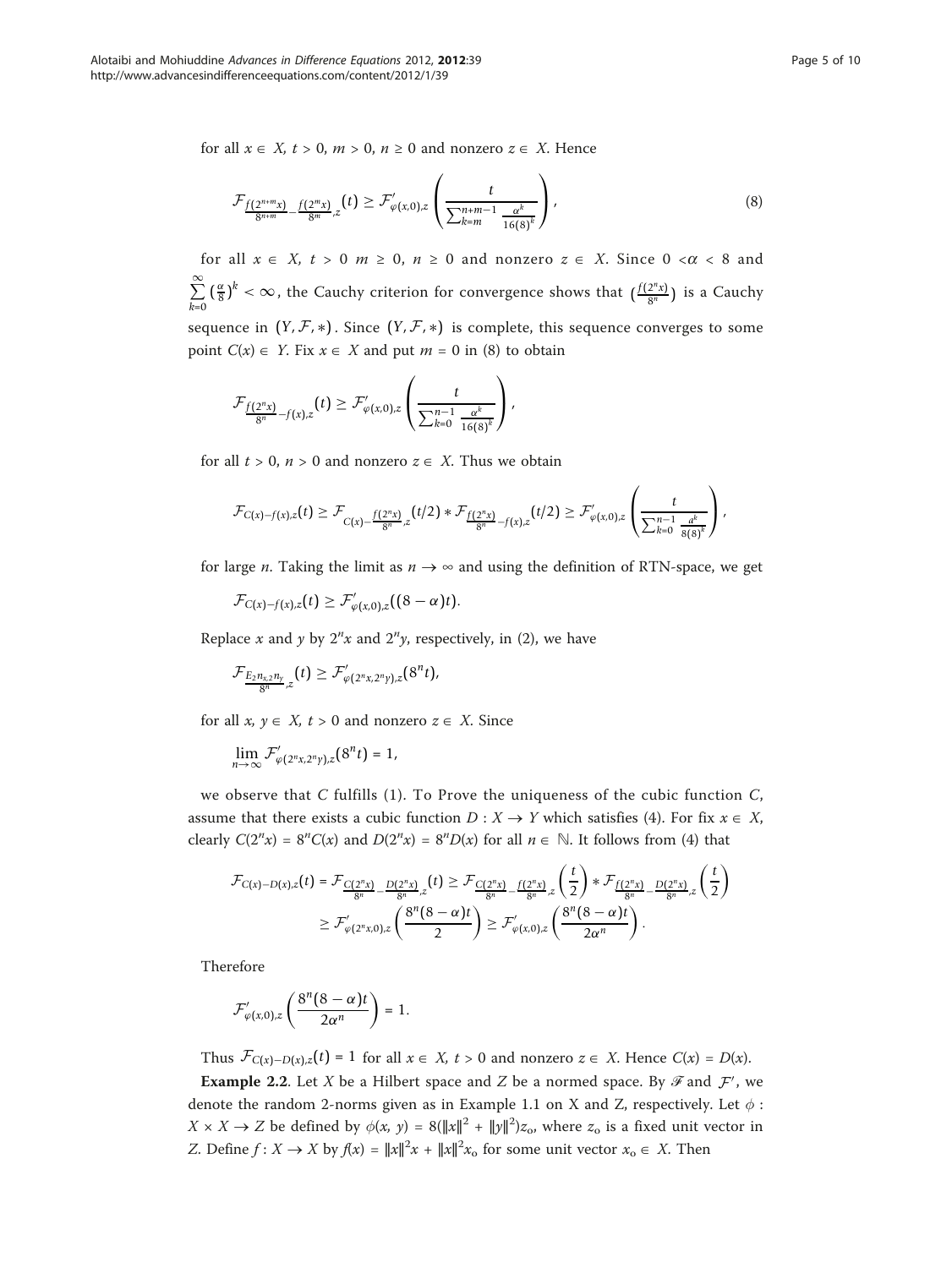$$
\mathcal{F}_{E_{x,y},z}(t)=\frac{t}{t+8\|x,z\|^2+2\|y,z\|^2}\geq \frac{t}{t+8\|x,z\|^2+8\|y,z\|^2}=\mathcal{F}_{\varphi(x,y),z}'(t).
$$

Also

$$
\mathcal{F}'_{\varphi(2x,0),z}(t)=\frac{t}{t+32\|x,z\|^2}=\mathcal{F}'_{4\varphi(x,0),z}(t).
$$

Thus,

$$
\lim_{n\to\infty}\mathcal{F}'_{\varphi(2^n x,2^n y),z}(8^n t)=\lim_{n\to\infty}\frac{8^n t}{8^n t+8(4^n)\big(\|x,z\|^2+\|y,z\|^2\big)}=1.
$$

Hence, conditions of Theorem 2.1 for  $\alpha = 4$  are fulfilled. Therefore, there is a unique cubic mapping  $C: X \to X$  such that  $\mathcal{F}_{C(x)-f(x),z}(t) \geq \mathcal{F}'_{\varphi(x,0),z}(4t)$  for all  $x \in X$ ,  $t > 0$ and nonzero  $z \in X$ .

By a modification in the proof of Theorem 2.1, one can easily prove the following:

**Theorem 2.3**. Suppose that a function  $\phi : X \times X \to Z$  satisfies  $\phi(x/2, y/2) = \frac{1}{\alpha}\phi(x, y)$ for all x,  $y \in X$  and  $\alpha \neq 0$ . Let  $f : X \rightarrow Y$  be a  $\phi$ -approximately cubic function. If for some  $\alpha > 8$ 

$$
\mathcal{F}'_{\varphi(x/2,\gamma/2),z}(t)\geq \mathcal{F}'_{\varphi(x,\gamma),z}(\alpha t)
$$

and  $\lim_{n\to\infty} \mathcal{F}'_{8^n \varphi(2^{-n}x,2^{-n}y),z}(t) = 1$  for all  $x, y \in X$ ,  $t > 0$  and nonzero  $z \in X$ . Then there exists a unique cubic mapping  $C: X \rightarrow Y$  such that

$$
\mathcal{F}_{C(x)-f(x),z}(t)\geq \mathcal{F}'_{\varphi(x,0),z}((\alpha-8)t),
$$

for all  $x \in X$ ,  $t > 0$  and nonzero  $z \in X$ .

# 3 Continuity in random 2-normed spaces

In this section, we establish some interesting results of continuous approximately cubic mappings.

Let  $f: \mathbb{R} \to X$  be a function, where  $\mathbb R$  is endowed with the Euclidean topology and X is an random 2-normed space equipped with random 2-norm  $\mathscr F$ . Then, f is said to be *random* 2-continuous or simply *ℱ*-continuous at a point  $s_0 \in \mathbb{R}$  if for all  $\epsilon > 0$  and all 0  $<\!\alpha$  < 1 there exists  $\delta$  > 0 such that

$$
\mathcal{F}_{f(sx)-f(s_\circ x),z}(\varepsilon)\geq\alpha,
$$

for each s with  $0 < |s - s_0| < \delta$  and nonzero  $z \in X$ .

A mapping  $f: X \to Y$  is said to be  $(p, q)$ -approximately cubic function if, for some p, q and some  $z_0 \in Z$ ,

$$
\mathcal{F}_{E_{x,y},z}(t) \geq \mathcal{F}'_{(\|x\|^p+\|y\|^q)z_{\circ},z}(t).
$$

for all  $x, y \in X$ ,  $t > 0$  and nonzero  $z \in X$ .

**Theorem 3.2.** Let X be a normed space and let  $f: X \to Y$  be a  $(p, q)$ -approximately cubic function. If p,  $q < 3$ , there exists a unique cubic mapping  $C : X \rightarrow Y$  such that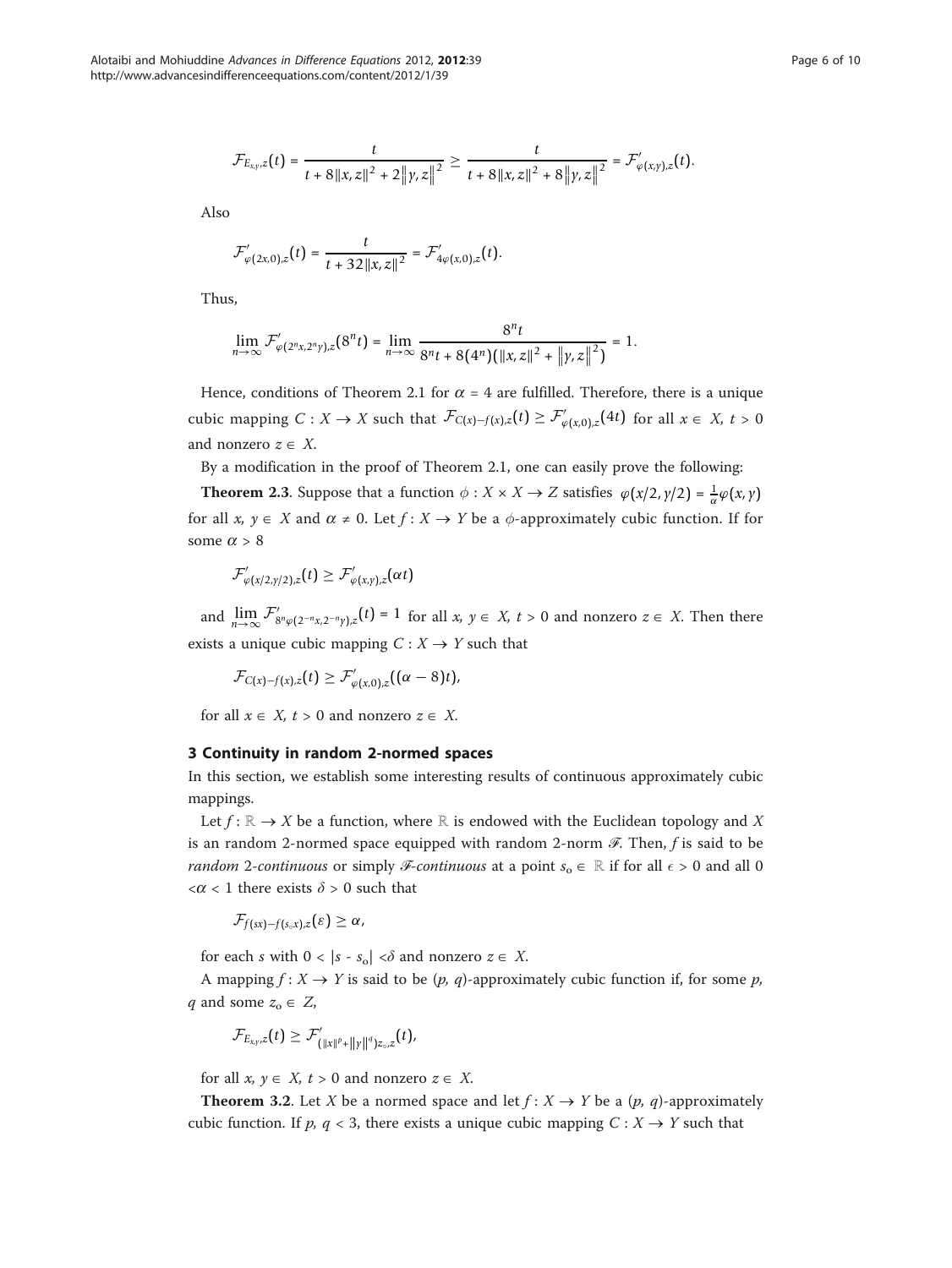$$
\mathcal{F}_{C(x)-f(x),z}(t) \geq \mathcal{F}_{\|x\|^p z_{\infty},z}'((8-2^p)t),\tag{9}
$$

for all  $x \in X$ ,  $t > 0$  and nonzero  $z \in X$ . Furthermore, if for some  $x \in X$  and all  $n \in X$ N, the mapping  $g : \mathbb{R} \to Y$  defined by  $g(s) = f(2^n s x)$  is  $\mathcal{F}$ -continuous. Then the mapping  $s \mapsto C(sx)$  from R to Y is F-continuous; in this case,  $C(rx) = r^3C(x)$  for all  $r \in \mathbb{R}$ .

**Proof.** Suppose that a function  $\phi : X \times X \to Z$  satisfies  $\phi(x, y) = (\|x\|^p + \|y\|^q)z_o$ . Existence and uniqueness of the cubic mapping  $C$  satisfying  $(9)$  are deduced from Theorem 2.1. Note that for each  $x \in X$ ,  $t \in \mathbb{R}$  and  $n \in \mathbb{N}$ , we have

$$
\mathcal{F}_{C(x)-\frac{f(2^n x)}{8^n},z}(t)=\mathcal{F}_{C(2^n x)-f(2^n x),z}(8^n t)\geq \mathcal{F}_{2^m\|x\|^p z_\infty,z}'(8^n (8-2^p)t)=\mathcal{F}_{\|x\|^p z_\infty,z}'\left(\frac{8^n (8-2^p)t}{2^{np}}\right). \hspace{1cm} (10)
$$

Fix  $x \in X$  and  $s_0 \in \mathbb{R}$ . Given  $\epsilon > 0$  and  $0 < \alpha < 1$ . From (10) follows that

$$
\mathcal{F}_{C(sx)-\frac{f(2^n s x)}{8^n},z}(t) \geq \mathcal{F}_{\|x\|^p z_\infty,z}'\left(\frac{8^n (8-2^p)t}{|s|^p 2^{np}}\right) \geq \mathcal{F}_{\|x\|^p z_\infty,z}'\left(\frac{8^n (8-2^p)t}{(1+|s_\infty|)^p 2^{np}}\right),
$$

for all  $|s - s_0| < 1$  and  $s \in \mathbb{R}$ . Since  $\lim_{n \to \infty} \frac{8^n (8 - 2^p)t}{(1 + |s_0|)^p 2^n}$  $\frac{\delta (8-2^r)!}{(1+|s_0|)^p 2^{np}} = \infty$ , there exists  $n_0 \in \mathbb{N}$  such that

$$
\mathcal{F}_{C(sx)-\frac{f(2^{n_0}sx)}{8^{n_0}},z}\left(\frac{\varepsilon}{3}\right)\geq\alpha,
$$

for all  $|s - s_0| < 1$  and  $s \in \mathbb{R}$ . By the *ℱ*-continuity of the mapping  $t \to f(2^{n_0}tx)$ , there exists  $\delta$  < 1 such that for each s with  $0 < |s - s_0| < \delta$ , we have

$$
\mathcal{F}_{\underline{f(2^{n_0}sx)}}_{\overline{8^{n_0}}-\frac{f(2^{n_0}s_\circ x)}{8^{n_0}}z}\Big(\frac{\epsilon}{3}\Big)\geq\alpha.
$$

It follows that

$$
\mathcal{F}_{C(sx)-C(s,x),z}(\varepsilon) \\ \geq \mathcal{F}_{C(sx)-\frac{f(2^{n\circ}sx)}{8^{n\circ}},z}\left(\frac{\varepsilon}{3}\right) * \mathcal{F}_{\frac{f(2^{n\circ}sx)}{8^{n\circ}}-\frac{f(2^{n\circ}s,x)}{8^{n\circ}},z}\left(\frac{\varepsilon}{3}\right) * \mathcal{F}_{C(s,x)-\frac{f(2^{n\circ}s,x)}{8^{n\circ}},z}\left(\frac{\varepsilon}{3}\right) \geq \alpha,
$$

for each s with  $0 < |s - s_0| < \delta$ . Hence, the mapping  $s \mapsto C(sx)$  is  $\mathcal{F}$ -continuous.

Now, we use the *ℱ*-continuity of  $s \mapsto C(sx)$  to establish that  $C(r_0x) = r_0^3 C(x)$  for all  $r_0$  $\in \mathbb{R}$ . For each r, ℚ is a dense subset of ℝ, we have  $C(rx) = r^3C(x)$ . Fix  $r_0 \in \mathbb{R}$  and  $t > 0$ . Then, for  $0 < \alpha < 1$  there exists  $\delta > 0$  such that

 $\mathcal{F}_{C(rx)-C(r_\circ x),z}(t/3) \geq \alpha$ ,

for each  $r \in \mathbb{R}$  and  $0 < |r - r_0| < \delta$ . Choose a rational number r with  $0 < |r - r_0| < \delta$ and  $|r^3 - r_\circ^3| < 1 - \alpha$ . Then

$$
\mathcal{F}_{C(r,x)-r_{\circ}^{3}C(x),z}(t) \geq \mathcal{F}_{C(r,x)-C(rx),z}(t/3) * \mathcal{F}_{C(rx)-r^{3}C(x),z}(t/3) * \mathcal{F}_{r^{3}C(x)-r_{\circ}^{3}C(x),z}(t/3) \geq \alpha * 1 * \mathcal{F}_{C(x),z}(t/3(1-\alpha)).
$$

Thus  $\mathcal{F}_{C(r_0,x)-r_0^3C(x),z}(t)=1$ . Hence, we conclude that  $C(r_0x)=r_0^3C(x)$ .

**Remark 3.2.** We can also prove Theorem 3.1 for the case when  $p$ ,  $q > 3$ . In this case, there exists a unique cubic mapping  $C : X \rightarrow Y$  such that  $\mathcal{F}_{C(x)-f(x),z}(t) \geq \mathcal{F}'_{\|x\|^p z_{\infty},z}((2^p-8)t)$  for all  $x \in X, t > 0$  and nonzero  $z \in X$ .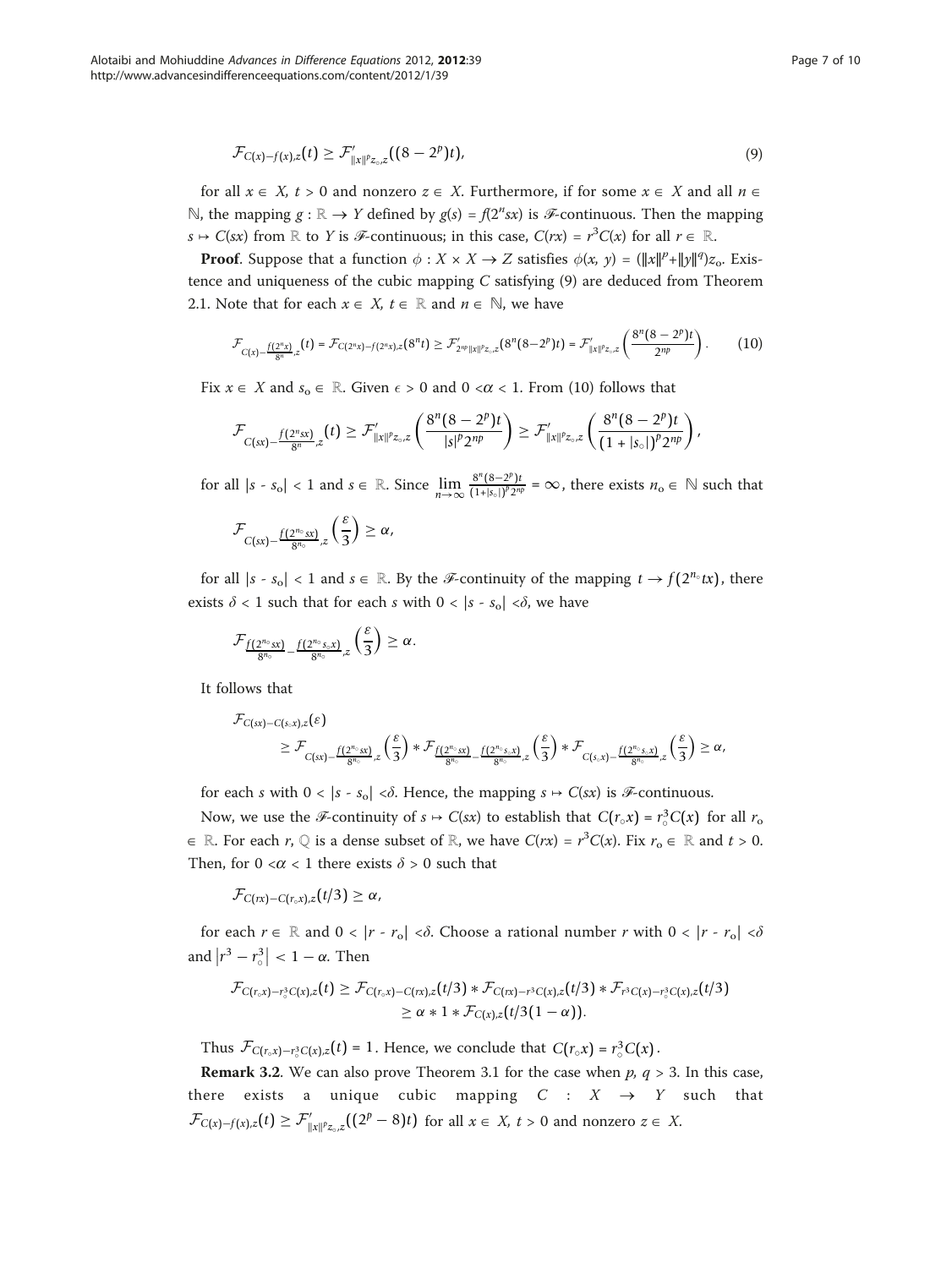# 4 Approximately and conditional cubic mapping in random 2-normed spaces

In this section, we obtain completeness in RTN-space through the existence of some solution of a stability problem for cubic functional equation.

A mapping  $f: \mathbb{N} \cup \{0\} \to X$  is said to be *approximately cubic* if for each  $\alpha \in (0, 1)$ there exists some  $n_{\alpha} \in \mathbb{N}$  such that  $\mathcal{F}_{E(n,m),z}(1) \geq \alpha$ , for all  $n \geq 2m \geq n_{\alpha}$  and nonzero  $z \in X$ .

By a conditional cubic mapping, we mean a mapping  $f : \mathbb{N} \cup \{0\} \rightarrow X$  such that (1) holds whenever  $x \geq 2y$ .

It can be easily verified that for each conditional cubic mapping  $f : \mathbb{N} \cup \{0\} \rightarrow X$ , we have  $f(2^n) = 2^{3n} f(1)$ .

**Theorem 4.1.** Let  $(X, \mathcal{F}, *)$  be a RTN-space such that for each approximately cubic mapping  $f: \mathbb{N} \cup \{0\} \to X$ , there exists a conditional cubic mapping  $C: \mathbb{N} \cup \{0\} \to X$ , such that

$$
\lim_{n\to\infty}\mathcal{F}_{C(n)-f(n),z}(1)=1,
$$

for nonzero  $z \in X$ . Then  $(X, \mathcal{F}, *)$  is a random 2-Banach space.

**Proof.** Let  $(x_n)$  be a Cauchy sequence in a RTN-space. By induction on k, we can find a strictly increasing sequence  $(n_k)$  of natural numbers such that

$$
\mathcal{F}_{x_n-x_m,z}\left(\frac{1}{\left(10k\right)^3}\right)\geq 1-\frac{1}{k},
$$

for each *n*,  $m \ge n_k$  and nonzero  $z \in X$ . Let  $\gamma_k = x_{n_k}$  and define  $f : \mathbb{N} \cup \{0\} \to X$  by  $f(k)$  $= k^3 y_k$ . Let  $\alpha \in (0, 1)$ . and find some  $n_0 \in \mathbb{N}$  such that  $1 - \frac{1}{n_0} > \alpha$ . One can easily verified that

$$
\mathcal{F}_{E_{k,j},z}(1) \geq \mathcal{F}_{\gamma_{2k+j}-\gamma_{k+j},z}\left(\frac{1}{20k^3}\right) * \mathcal{F}_{\gamma_{2k+j}-\gamma_{k-j},z}\left(\frac{1}{20k^3}\right) * \mathcal{F}_{\gamma_{2k+j}-\gamma_{k},z}\left(\frac{1}{40k^3}\right)
$$
  
\n
$$
* \mathcal{F}_{\gamma_{2k-j}-\gamma k,z}\left(\frac{1}{80k^3}\right) * \mathcal{F}_{\gamma_{2k+j}-\gamma_{2k-j},z}\left(\frac{1}{120k^2j}\right) * \mathcal{F}_{\gamma_{k-j}-\gamma_{k+j},z}\left(\frac{1}{60k^2j}\right)
$$
  
\n
$$
* \mathcal{F}_{\gamma_{2k+j}-\gamma_{k+j},z}\left(\frac{1}{60kj^2}\right) * \mathcal{F}_{\gamma_{2k-j}-\gamma_{k-j},z}\left(\frac{1}{60kj^2}\right)
$$
  
\n
$$
* \mathcal{F}_{\gamma_{2k+j}-\gamma_{2k-j},z}\left(\frac{1}{10j^3}\right) * \mathcal{F}_{\gamma_{k-j}-\gamma_{k+j},z}\left(\frac{1}{20j^3}\right),
$$

for each  $k \geq 2j$ , and nonzero  $z \in X$ . Then

$$
\mathcal{F}_{\gamma_{2k+j}-\gamma_{k+j},z}\left(\frac{1}{20k^3}\right) \geq \mathcal{F}_{\gamma_{2k+j}-\gamma_{k+j},z}\left(\frac{1}{20(k+j)^3}\right) \geq \mathcal{F}_{\gamma_{2k+j}-\gamma_{k+j},z}\left(\frac{1}{10^3(k+j)^3}\right) \geq \alpha,
$$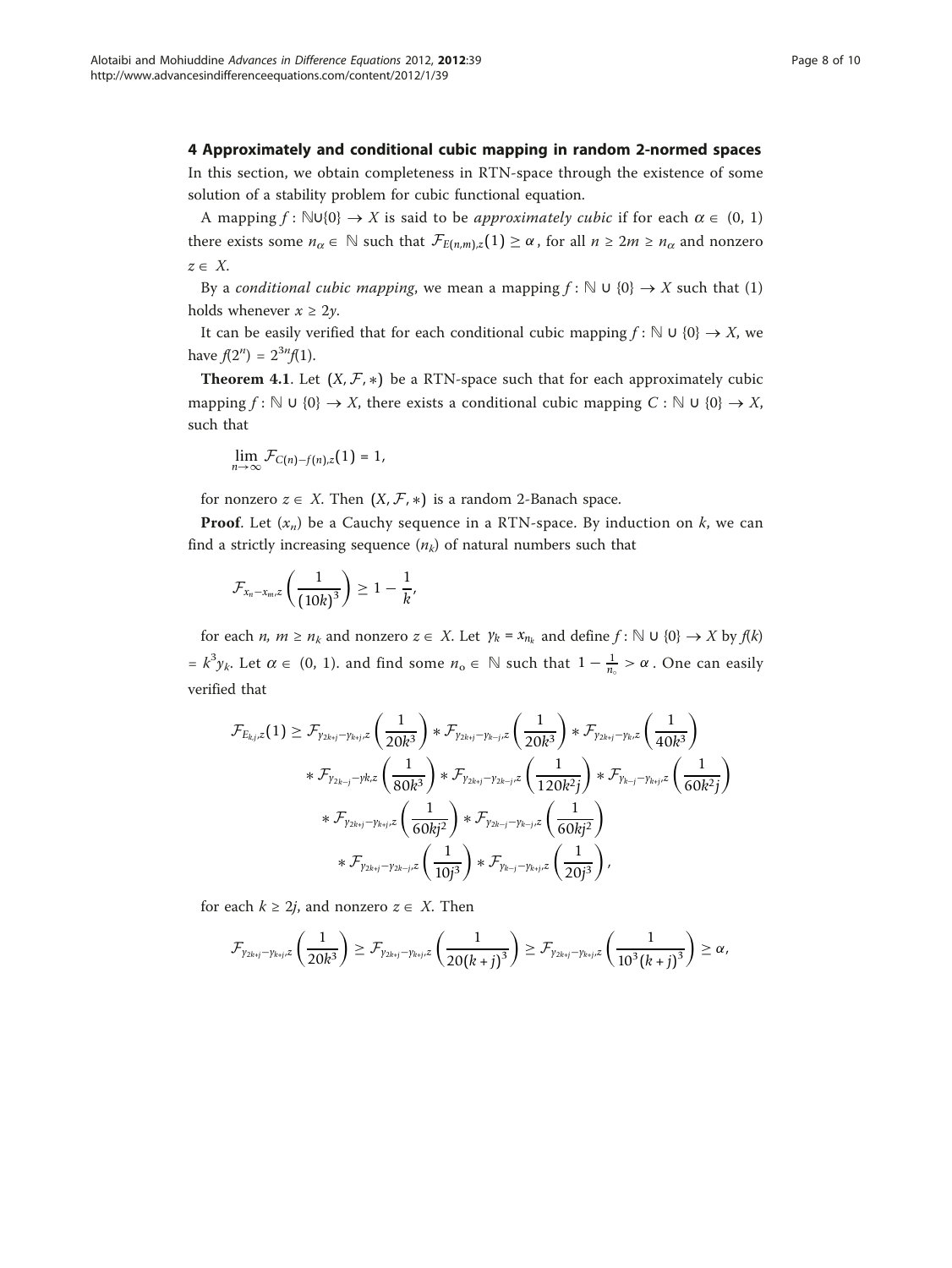<span id="page-8-0"></span>for *j* >*n*<sub>0</sub> and nonzero  $z \in X$ . Since  $k - j \geq \frac{k}{2}$  $\frac{\pi}{2}$  and  $k - j \ge j$ , we have

$$
\mathcal{F}_{\gamma_{2k+j}-\gamma_{k+j},z} \left( \frac{1}{20k^3} \right) \geq \mathcal{F}_{\gamma_{2k+j}-\gamma_{k-j},z} \left( \frac{1}{10^3 (k-j)^3} \right) \geq \alpha,
$$
\n
$$
\mathcal{F}_{\gamma_{k-j}-\gamma_{k+j},z} \left( \frac{1}{60k^2j} \right) \geq \mathcal{F}_{\gamma_{k-j}-\gamma_{k+j},z} \left( \frac{1}{10^3 (k-j)^3} \right) \geq \alpha,
$$
\n
$$
\mathcal{F}_{\gamma_{2k-j}-\gamma_{k-j},z} \left( \frac{1}{60kj^2} \right) \geq \mathcal{F}_{\gamma_{2k-j}-\gamma_{k-j},z} \left( \frac{1}{10^3 (k-j)^3} \right) \geq \alpha,
$$
\n
$$
\mathcal{F}_{\gamma_{k-j}-\gamma_{k+j},z} \left( \frac{1}{20j^3} \right) \geq \mathcal{F}_{\gamma_{2k-j}-\gamma_{k-j},z} \left( \frac{1}{10^3 (k-j)^3} \right) \geq \alpha.
$$

Clearly

$$
\mathcal{F}_{\gamma_{2k+j}-\gamma_{k},z}\left(\frac{1}{40k^3}\right) \geq \mathcal{F}_{\gamma_{2k+j}-\gamma_{k},z}\left(\frac{1}{10^3k^3}\right) \geq \alpha, \mathcal{F}_{\gamma_{2k-j}-\gamma_{k},z}\left(\frac{1}{80k^3}\right) \geq \mathcal{F}_{\gamma_{2k-j}-\gamma_{k},z}\left(\frac{1}{10^3k^3}\right) \geq \alpha,
$$
  
and  $\mathcal{F}_{\gamma_{2k+j}-\gamma_{k+j},z}\left(\frac{1}{60kj^2}\right) \geq \mathcal{F}_{\gamma_{2k+j}-\gamma_{k+j},z}\left(\frac{1}{10^3(k+j)^3}\right) \geq \alpha.$ 

The inequalities  $2k - j \geq j$  and  $2k - j > k$  imply

$$
\mathcal{F}_{\gamma_{2k+j}-\gamma_{2k-j},z}\left(\frac{1}{120k^2j}\right)\geq \mathcal{F}_{\gamma_{2k+j}-\gamma_{2k-j},z}\left(\frac{1}{120(2k-j)^3}\right)\geq \mathcal{F}_{\gamma_{2k+j}-\gamma_{2k-j},z}\left(\frac{1}{10^3(2k-j)^3}\right)\geq \alpha
$$
  

$$
\mathcal{F}_{\gamma_{2k+j}-\gamma_{2k-j},z}\left(\frac{1}{10j^3}\right)\geq \mathcal{F}_{\gamma_{2k+j}-\gamma_{2k-j},z}\left(\frac{1}{10(2k-j)^3}\right)\geq \mathcal{F}_{\gamma_{2k+j}-\gamma_{2k-j},z}\left(\frac{1}{10^3(2k-j)^3}\right)\geq \alpha.
$$

Therefore  $\mathcal{F}_{E_{k,j},z}(1) \geq \alpha$ . This shows that f is approximately cubic type mapping. By our assumption, there exists a conditional cubic mapping  $C : \mathbb{N} \cup \{0\} \rightarrow X$ , such that lim  $\mathcal{F}_{C(k)-f(k),z}(1) = 1$ . In particular,  $\lim_{k\to\infty} \mathcal{F}_{C(2^k)-f(2^k),z}(1) = 1$ . This means that

$$
\lim_{k \to \infty} \mathcal{F}_{C(1)-\gamma_2 k, z} \left( \frac{1}{2^{3k}} \right) = 1
$$

Hence the subsequence  $(y_{2k})$  converges to  $y = C(1)$ . Therefore, the Cauchy sequence  $(x_n)$  also converges to y.

#### Acknowledgements

The authors would like to thank the anonymous reviewers for their valuable comments.

#### Authors' contributions

Both the authors contributed equally and significantly in writing this paper. All authors read and approved the final manuscript.

#### Competing interests

The authors declare that they have no competing interests.

### Received: 16 December 2011 Accepted: 29 March 2012 Published: 29 March 2012

#### References

- 1. Ulam, SM: A Collection of the Mathematical Problems. Interscience Publ., New York (1960)
- 2. Hyers, DH: [On the stability of the linear functional equation.](http://www.ncbi.nlm.nih.gov/pubmed/16578012?dopt=Abstract) Proc Nat Acad Sci USA. 27, 222–224 (1941). doi:10.1073/ pnas.27.4.222
- 3. Aoki, T: On the stability of the linear transformation in Banach spaces. J Math Soc Japan. 2, 64–66 (1950). doi:10.2969/ jmsj/00210064
- 4. Rassias, TM: On the stability of the linear mapping in Banach spaces. Proc Am Math Soc. 72, 297–300 (1978). doi:10.1090/S0002-9939-1978-0507327-1